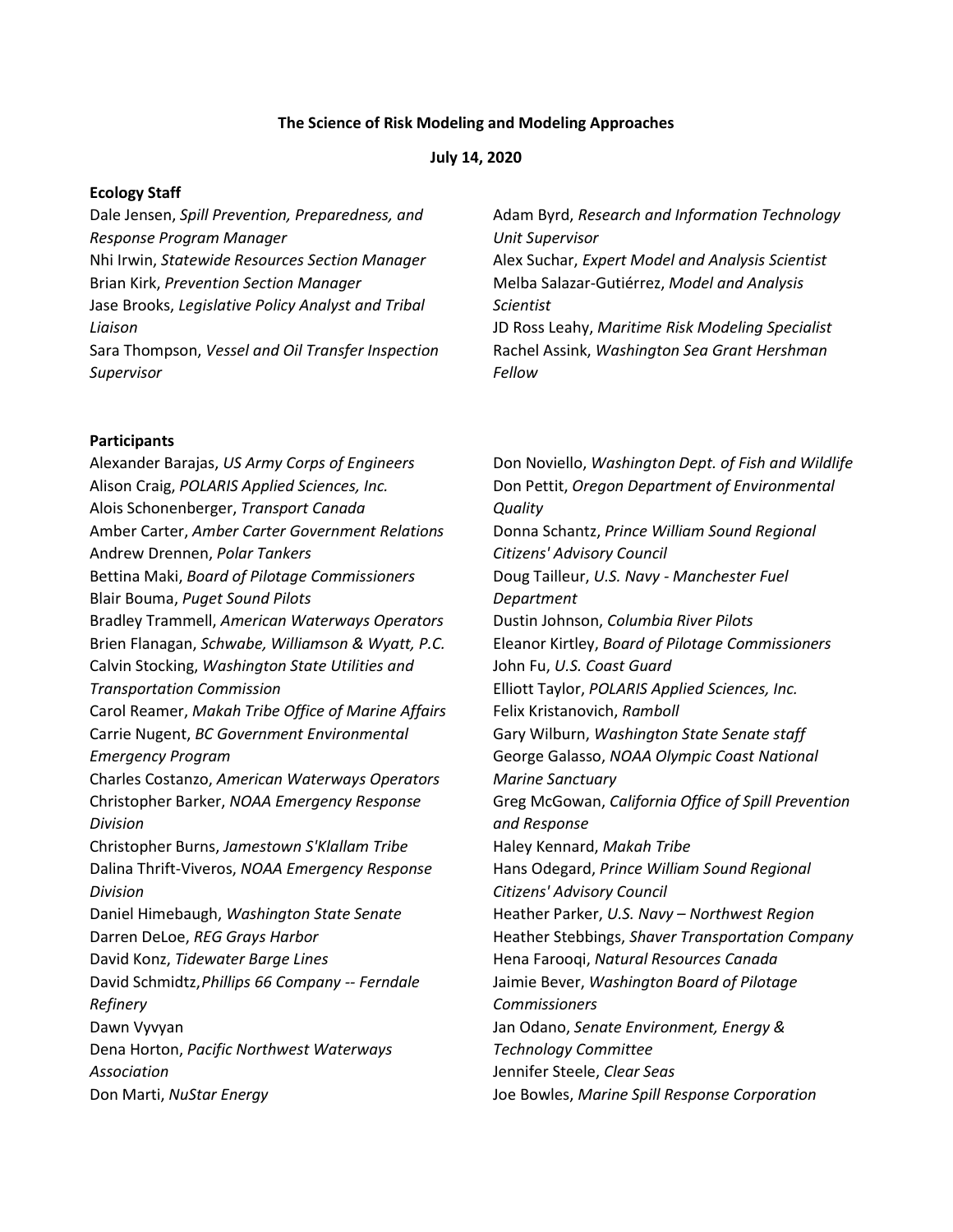John Harper, *Coastal & Ocean Resources* John Loffredo, *Nez Perce Tribe* John Schneider, *Marathon Petroleum Company* John Scragg, *Board of Pilotage Commissioners* John Veentjer, *Marine Exchange of Puget Sound* John Wright, *Polar Tankers / Conocophillips* Julie Ann Koehlinger, *Hoh Indian Tribe* Kate Hobson, *BC Ministry of Environment* Kate Mickelson, *Columbia River Steamship Operators' Association* Katie Wrubel, *NOAA* Kayla Dunlap, *Port of Grays Harbor* Kodey Eley, *Libby Environmental* Kris Faucettt, *Lund Faucett* Kristin Meira, *Pacific Northwest Waterways Association* Kristina Cary, *BC Ministry of Environment* Kyle Haslam, *Arcadis* Laird Hail, *U.S. Coast Guard* Lanna Hodgson, *International Ship-Owners Alliance of Canada* Laurel Schoenbohm, *Global Diving & Salvage* LCDR Wes Geyer, *U.S. Coast Guard - Sector Columbia River* Lee Britton, *Environment and Climate Change Canada* Linda Swiss, *Prince William Sound Regional Citizens' Advisory Council* Lindsay Hounjet, *Natural Resources Canada* Liz Wainwright, *Merchants Exchange of Portland, Oregon*  Lorena Cala-Phillips, *Trans Mountain* M. W. (Mac) McCarthy, *Mac McCarthy, Inc.* Marta Green, *San Juan County* Martha Grabowski, *Le Moyne College, Rensselaer Polytechnic Institute* Mason Murphy, *Confederated Tribes of Umatilla Indian Reservation* Megan Verfaillie, *University of New Hampshire* Michael Anthony, *Board of Pilotage Commissioners* Michael Lowry, *Western Canada Marine Response Corporation* Mike Doherty, *Clallam County Marine Resource Committee*

Mike Moore, *Pacific Merchant Shipping Association* Nathan Leung, *Transport Canada* Nathan Menefee, *U.S. Coast Guard - Sector Puget Sound* Nayereh Saborimanesh,*Natural Resources Canada* Nicole Heshka, *Natural Resources Canada* Nitish Khushoo, *TransMountain* Parker Banks, *SWAT Consulting Inc* Paul Devries, *The BC Coast Pilots Ltd* Paul Manzi, *Crowley Alaska Tankers LLC* Paul McCollum, *Port Gamble S'Klallam Tribe* Pete Gardner-Cox, *Witt O'Brien's Response Management* Rachael Mueller, *University of British Columbia* Rick LaBlond, *Shell Trading N.A.* Rob Whitlam, *Washington Department of Archaeology and Historic Preservation* Robert Klieforth, *SLR International Corporation* Robert Lewis-Manning, *Chamber of Shipping* Ross McDonald, *Sause Bros.* Scott Lundgren, *NOAA* Scott Pegau, *Oil Spill Recovery Institute* Shayne Cothern, *Washington Department of Natural Resources* Sheri Tonn, *Board of Pilotage Commissioners* Sol Kohlhaas, *Marathon Petroleum* Tami Pokorny, *Jefferson County* Tessa Coulthard, *Clear Seas Centre for Responsible Marine Shipping* Thomas Haug, *O'Brien's Response Management* Tim Robertson, *Nuka Research and Planning Group* Todd Hass, *Puget Sound Partnership* Todd Zilbert Tom Metcalf, *Utilities and Transportation Commission* Trever Miller, *SWAT Consulting Inc.* Troy Baker, *NOAA Assessment and Restoration Division/Office of Response & Restoration* Vincent McIntyre, *City of Port Angeles* Vincent Papol, *NOAA/National Weather Service* Vinnie Catalano, *Cook Inlet Regional Citizen Advisory Committee*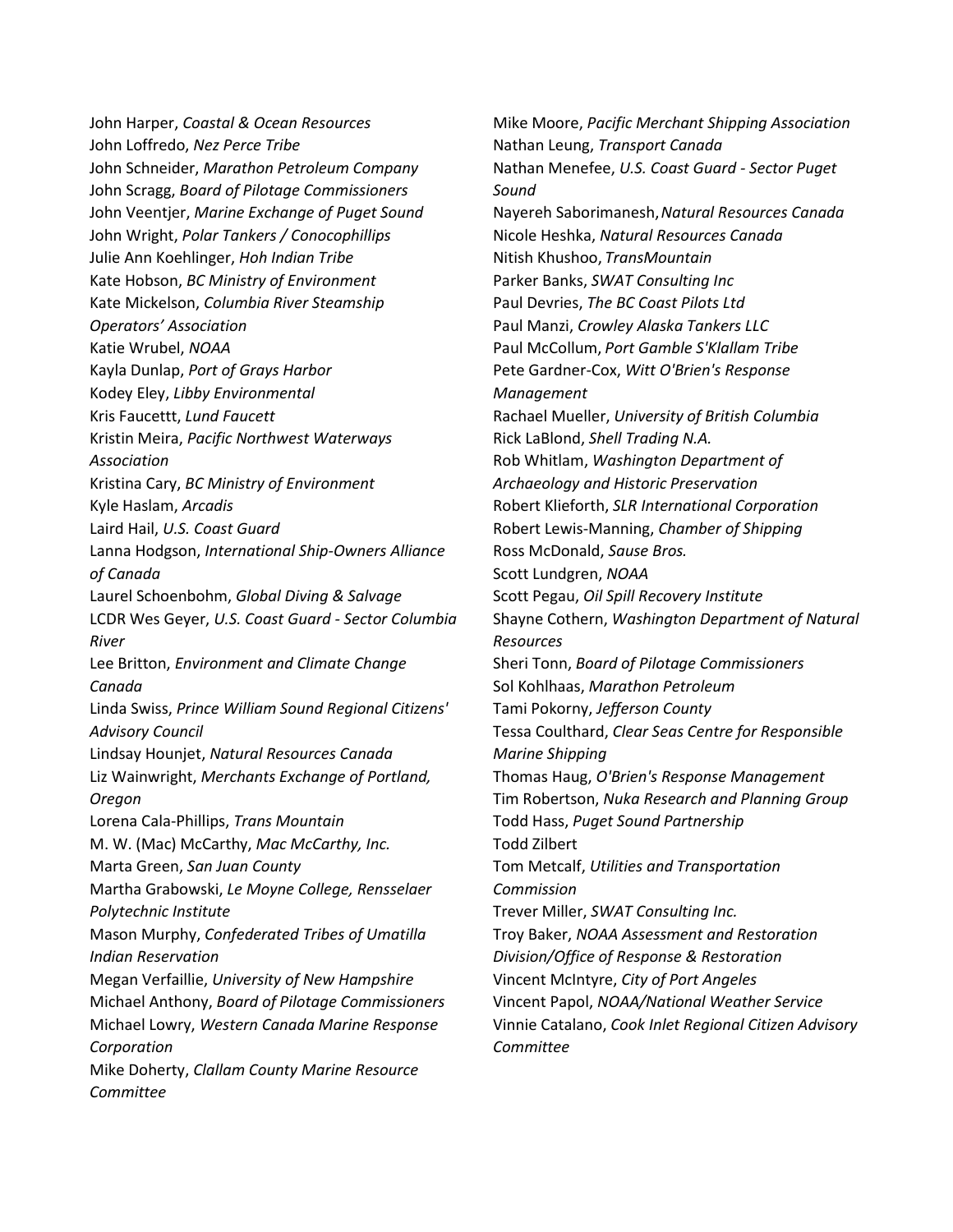The following summary notes are not intended to be a transcript but rather a review of the question and answer session that took place at the conclusion of the webinar. Attendee questions and comments are shown in bold text followed by Ecology responses. Questions are listed in the order they were asked. To see a recorded version of the presentation portion of the webinar, visit ou[r risk model website.](http://ecykenpub/cmsctx/pv/241781f3-654c-4198-a017-c536bf3917e3/culture/en-US/wg/88352c33-5829-4d5f-87e0-521bf507208b/h/03b71704d3fe5f279c001a90a40108271115559793bd1f2edc783bb72d84e41f/-/cms/getdoc/7db6c78c-53ca-4bd8-9c22-ef671b648773/pv.aspx)

#### **My understanding is that most oil spills in Washington waters occur at the dock or at anchor. These don't seem to be included in your study. Why not? (Rachael Mueller)**

JD Leahy: With regard to spills from stationary vessels, there is space within the model framework for discussion of spills that don't require vessel interactions. We characterized them as "transfer spills" in the presentation, but this is essentially a short hand for other types of spills like internal transfers or transfer from facility to vessel. That's where we are incorporating that type of spill.

## **When we reviewed AIS for information on ATB tank barges, there was some traffic that we needed to account for manually. We are happy to share our experience if it would be helpful. (Rachael Mueller)**

JD Leahy: It is a challenge to identify ATBs [Articulated Tug Barges] from AIS data, and we will need to use manual identification to capture all the ATB movements. We would love to touch base on that, and appreciate your offer of support.

# **What model are you using for your drift model? Is it based on a hydrodynamic model? If so, which one? (Rachael Mueller)**

JD Leahy: At this point we've built a framework, which clarifies that we need a drift model, and where it fits in the framework. We have not selected or specified a drift model yet.

## **Can you please elaborate on the "noisy" AIS data? What is the noise and how will it be fixed with a new system? Have these issues been raised with AIS directly? (Amber Carter)**

Alex Suchar: By noise we mean errors showing up in the AIS messages.

Adam Byrd: When we talk about this, we are mostly talking about the noise in the GPS data. GPS data is inherently noisy. It's not a flaw in the AIS system. To reduce the impact of these errors on our modeling and analysis, we're looking at techniques like averaging positioning data and trying to filter out incorrect positions.

## **What are the estimated costs for each phase [of model development] and for each body of water? (Amber Carter)**

JD Leahy: The cost of the model is the cost of the team, so there's not a separate cost for each phase or model run, which is a benefit of having a public agency develop and maintain the model.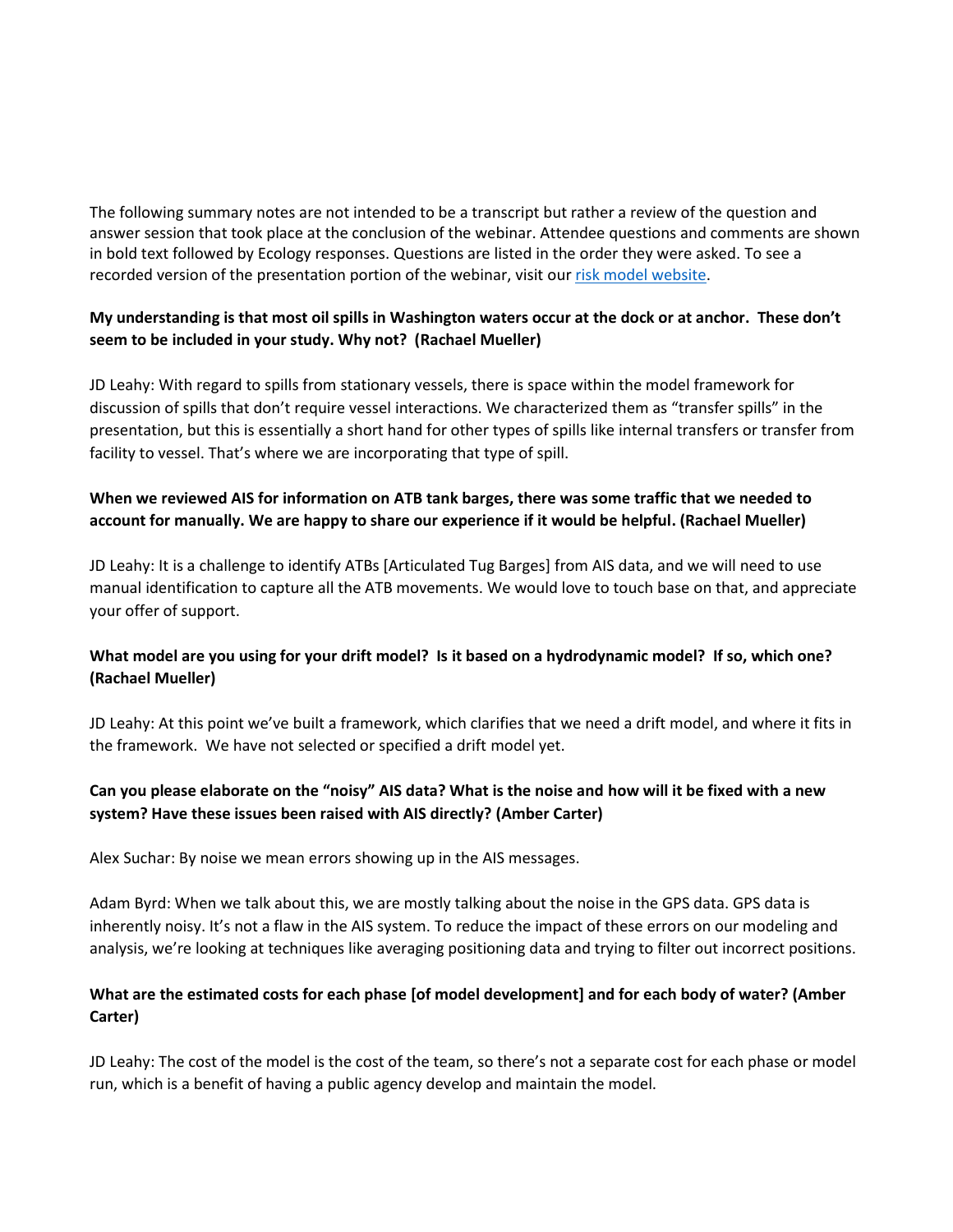## **Has this model been used elsewhere before? Is this model something off the shelf, or a custom model developed by Department of Ecology? (Nathan Menefee)**

JD Leahy: This is a custom modeling approach. That's not to say we aren't relying on scholars and efforts of researchers across the world. What we've presented today relies on previous work, but will be a custom usage of those tools and strategies developed by others.

Alex Suchar: The model framework that we have presented is not new. We have selected it because we believe it is the best framework to answer these questions and because it is flexible enough to cover a wide variety of questions. The modules within the framework will be developed in house.

#### **Is this a reboot of the VTRA risk assessment or is it distinct? (Nathan Menefee)**

JD Leahy: Those who are familiar with the 2010 and 2015 Vessel Traffic Risk Assessments (VTRAs) conducted by George Washington University/Virginia Commonwealth University will see similarities between our framework and the structure of the VTRA. That's because this type of framework is what is required to look at these types of questions. However, we will be creating the working components within our framework, and these components will be unique to our model. We are currently reviewing previous work done around the world, including the VTRA and will not ignore the value of these contributions, as we build own model.

#### **How will you address inaccuracy in AIS positioning data? (Paul Devries)**

JD Leahy: AIS positioning data is based on vessel's GPS position. There will be slight inaccuracies there since GPS isn't perfectly accurate. This variability should be within the margin of error for our model.

# **Will you use out of region incident rates as part of model? (Paul Devries)**

JD Leahy: Right now we are building a framework that's broad enough to not limit us. We are aware of the challenges and concerns with using out of area incidents and accidents. But we are not dismissing this possibility right now. We are keeping our options open before we start eliminating potentially helpful data from our already sparse data sets. We want to make sure we have a chance to discuss it, not only internally, but with folks on this and future calls.

# **How will you account for risk mitigations already in place such as tug escorts, pilots, navigational aids, etc? (Paul Devries)**

JD Leahy: One of the challenges is the maritime system is complex and it's not fully specified. Nobody has a clear quantified picture of the value of all the components and their effect on risk and processes that are part of accidents. For escorts, the process by which an escort might be able to intervene in a casual chain might be more readily quantified than the presence of a pilot. Either way we are open to looking at those things and looking for data that allows us to quantify those things. We are certainly aware that there are a lot of risk interventions and policies in place.

#### **How are you planning to determine if a vessel is laden or in ballast? (Michael Anthony)**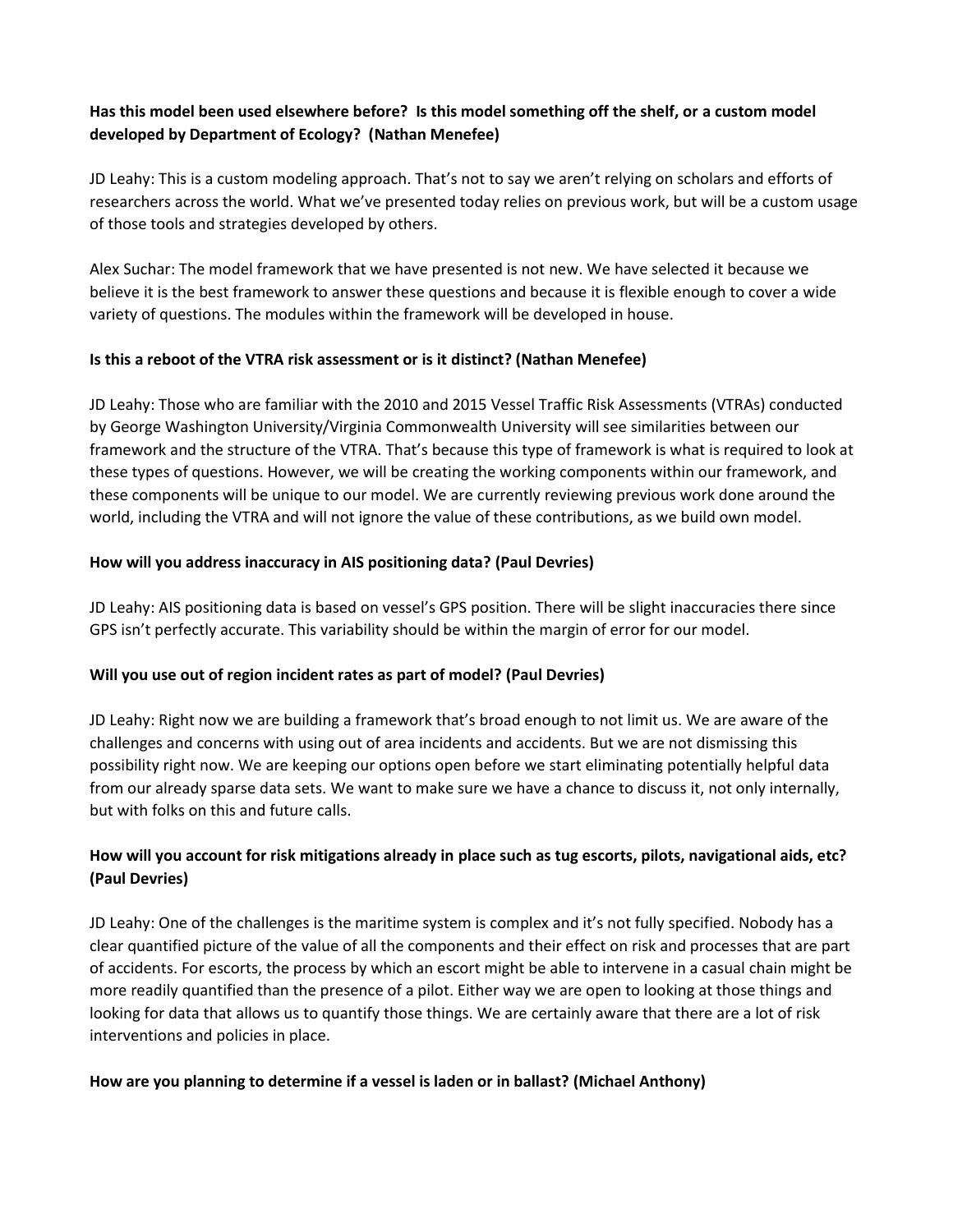JD Leahy: This is an important aspect of this project. Advance Notice of Oil Transfer (ANT) data is something that we hope to leverage, but it's limited to the transfers that are taking place at Washington facilities, so it is not comprehensive to vessels transiting the entirety of the study area. This is one of the challenges we are faced with, and we'll look to the community who may be able to help with vetting the estimates that we produce.

#### **Will you be including incidents in Canadian waters? (Rachael Mueller)**

JD Leahy: We'll be looking at Canadian incidents and data. We're taking a broad look at things so not excluding any strategies or data types at this point in the process. We want to see what we can do with what's out there and then have discussions about lack of data later on.

# **For the oil outflow model you said you may be using data from historical spills. How will you incorporate advances in vessel safety and vessel construction that have taken place over the years? (John Fu)**

JD Leahy: There are simpler ways for modeling oil outflow, like just looking at historical spill rates, and there are more complex ways. The reason that these more complex strategies exist is that they allow us to get at some of the things that you have brought up. The challenge with these more complex strategies is that they require more data. We hope to be able to support a more robust model for oil outflow that allows us to incorporate things like changes in hull construction that have happened over time.

Alex Suchar: There are strengths to both approaches. If we look at historical incident rates we may face the challenge of changes in vessel construction. If we use a mechanistic model, there are no guarantees that each vessel that visits our area will be able to be modeled in this way.

# **My biggest concern with relying on AIS is that barges don't carry it. Further, you don't know if the tugboat is laden or unladen. (Sol Kohlhaas)**

JD Leahy: We are looking to do some manual identification of tugs to allow us to look at which are towing oil and which are towing container or deck barges. This doesn't help us determine if they are running light, or not towing a barge, on that day. When considering laden or unladen status, if we are talking about amount of oil on board, this is a challenge that we are aware of. We hope to use some of Ecology's ANT data for getting at this question, and we'll also look for suggestions from the community to look how to solve these challenges.

Brian Kirk: One of the key advantages of using this module-based approach is the transparency and the opportunities for participation. So if we look at figuring out how to simulate laden traffic, Ecology has ANT data and AIS data, which can give us insight into how oil moves in the system. We also have the ability to talk to you, experts in your field, and you can give us more insight into vessels that would be expected to be unladen or laden for a particular leg. Because we are simulating vessel movements, we have control over which vessels are designated as laden or unladen in the simulation. We can share this info with you and ask for your feedback to help us refine the simulation.

# **September 1 st will be first stage of implementation of this legislation [tug escorts for certain tank vessels in Rosario Strait and connected waters to the east]. How will this be used in the study? Can you use this step**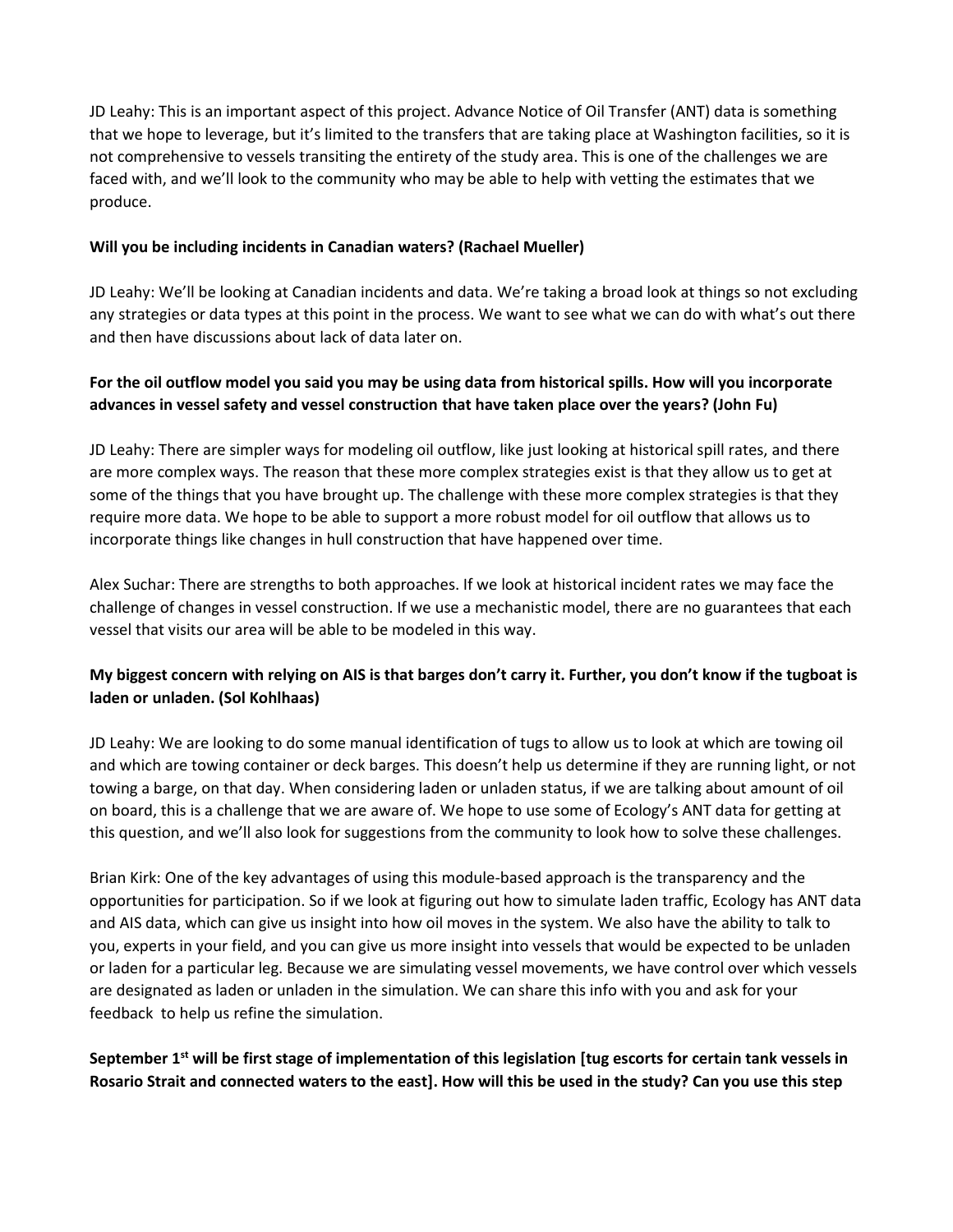## **by step implementation as something to verify aspects of the model or help with accuracy with having portions of it in real time? Will the added escort traffic be added into the model? (Sol Kohlhaas)**

JD Leahy: Right now we are focused on digging into the AIS data and cleaning this up to build the framework, and to do this we are using historical data. But we want to have a model that's flexible enough to incorporate new data. We'll need to be looking at things like the new implementation of tug escorts. As to the second question, our goal is to do our best to simulate vessels within the system. With that in mind, we will we need to model the light tugs and their distribution. Escort tugs are an interesting component because their movement is related to other vessels so they aren't independently out there on their own.

# **Can you talk more about [NOAA's] GNOME [oil trajectory] model and if you have plans to incorporate or include this model? (Donna Schantz)**

JD Leahy: In terms of the GNOME model, it's produced and maintained by NOAA. It is one of a variety of trajectory models that are in existence. We are focused on building our foundational model to produce the outputs discussed in the presentation…the foundational model doesn't get to the point of looking at spill trajectory. But the model output could be used by trajectory type models. It is not our intent to incorporate a trajectory model into our model framework.

**I think Melba had mentioned definitions of marine incidents [during the presentation], those are defined in 46 CFR part 4. Also, The USCG requires deep draft vessels undergo a series of pre-checks before they come into port, and if they have any issue they are required to request a letter of deviation. These are some of the steps that are already in place to help mitigate some of these things. (Wes Geyer)**

JD Leahy: As you mentioned, the Coast Guard has steps for the arrival process, and other rules and inspection procedures in place. And just to clarify, none of this work is meant to take away from the existing efforts or policies in place to keep our risk of spill low.

## **How are you going to take into account the presence of a vessel traffic system? The VTS has been very successful over the years at intervening with potential incidents. (Laird Hail)**

JD Leahy: We don't have the answer to this today, but we can note that the VTS is an important aspect of the system, and we will need to consider this as we further build out the model. Your support in terms of VTS data would be appreciated and welcomed.

#### **Will your code be freely accessible for research use? (Rachael Mueller)**

JD Leahy: We hope to provide transparent descriptions of how our model works.

Adam Byrd: We don't know if we will get to the point of having a product available. There's a level of effort associated with creating a package that can be used by people. We would like to do this, but we also have to prioritize our time.

#### **How does this risk approach compare to the Canadian national process? (Robert Lewis-Manning)**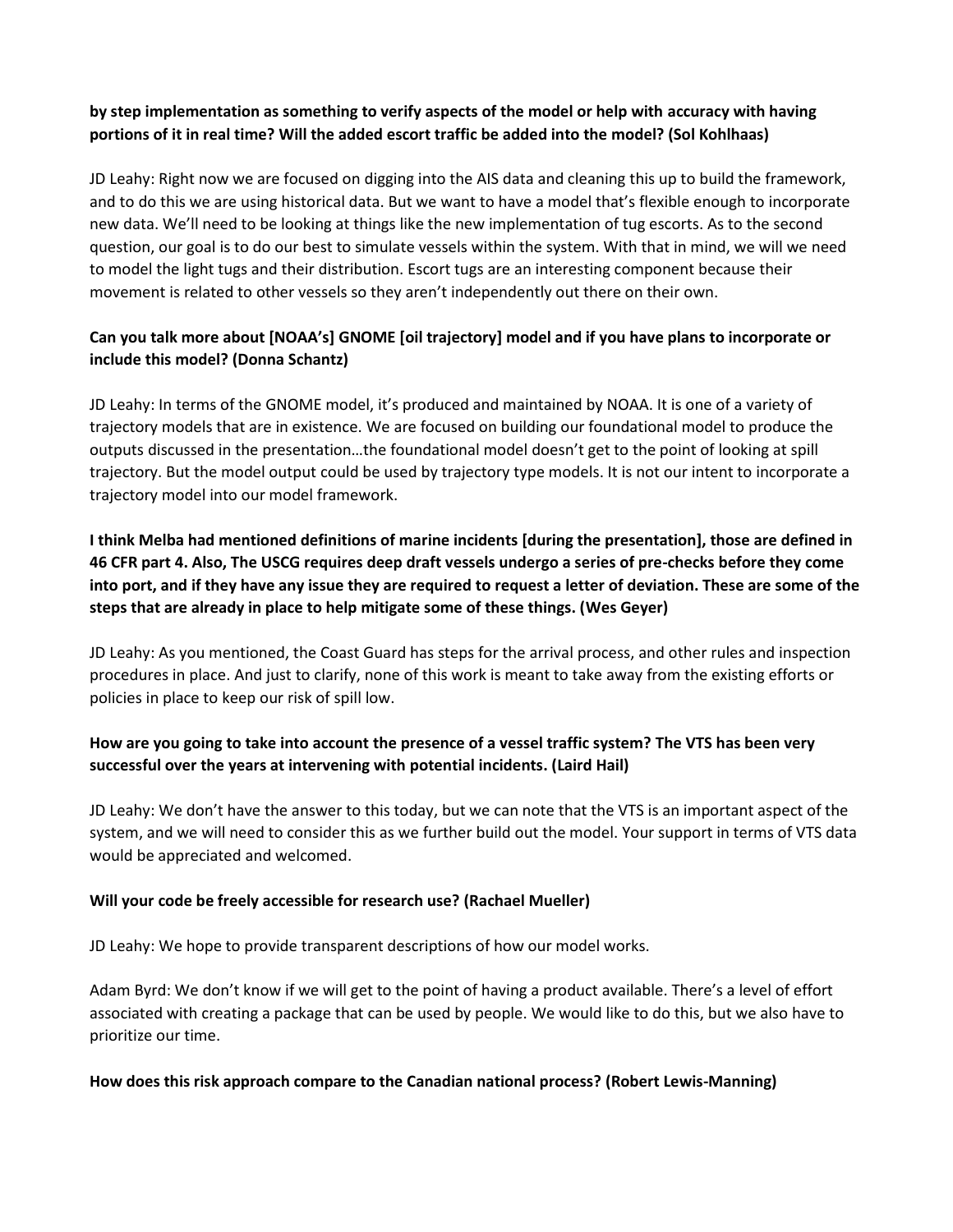Brian Kirk: You may be referring to the vessel risk process that Transport Canada is doing. They worked with a commercial consulting firm to take an existing risk model and tailor it to Transport Canada's needs. We also considered this kind of approach, but the direction from the legislature was to build the capacity to develop and maintain this model within our staff.

**You used a propulsion loss example in your presentation. One of the challenges is that all propulsion losses are not the same. If you are off the coast there is a wide waterway and a tug nearby, or if you have just left the dock and your tug is still with you. In the past, these may have been considered the same incident type, but they are completely different from a risk perspective. This is a challenge so just throwing it out there. It starts skewing the results of the model when you lump them together. (Mike Moore)**

JD Leahy: Just to talk a little about how we are thinking about this, the idea is that a loss of propulsion is simulated to take place on a certain day, at a certain tide, with specific weather. The weather and tides influence the direction of drift and the possibility of other things, like towing assistance, that might provide a potential intervention prior to a grounding. This strategy doesn't address all the concerns and complexities that you raise, but this speaks to some of how we are thinking about it. You are right, not all of these loss of propulsion incidents result in groundings.

**The NOAA GNOME model was mentioned, and I'm the lead developer for GNOME. [The consideration of oil] fate and transport is something you are pushing out to the future, but I would encourage you to start that conversation sooner rather than later. The oil transport problem might need a hydrodynamic model which might influence your drift model. There's room for collaboration with NOAA and Ecology on this part of the model. (Christopher Barker)**

JD Leahy: Look forward to getting in touch and talking more about opportunities to work together on this.

# **What will the output of the model look like? If it's intended to inform the BPC on rulemaking [connected to new escort rules], will it be "if then" statements? (Blair Bouma)**

JD Leahy: Right now we are building the foundational model that has discrete outputs that form the building blocks for future analyses. A list of simulated spills isn't very useful as a decision making tool, so when we move to the new phase when we look at the analysis projects, that's when we'll need to look at how we translate these foundational outputs into a format that will be a helpful decision making tool for people.

# **Additional Comments:**

**We have observed that some tank traffic data appears to have signals jump such that the ship tracks are segmented into fragments that are < 2 km long. My colleague who was looking at the data suggested that pings would jump to a non-local location, which compromised our linking algorithm. Not sure if this jumping is related to this [article](https://skytruth.org/2020/05/ais-ship-tracking-data-shows-false-vessel-tracks-circling-above-point-reyes-near-san-francisco/) but it's something to consider. (Rachael Mueller)**

**I believe the VTRA modeling used a 1/8 factor on incident reports to estimate accidents. I feel that factor was too high and frankly too simplistic to model accident probability. In addition, modeling resulted in the probability factor as a percentage, so the reduction was at most two significant figures, while the consequences was up to six significant figures. So, since the modeling was done in absolute terms (vice**